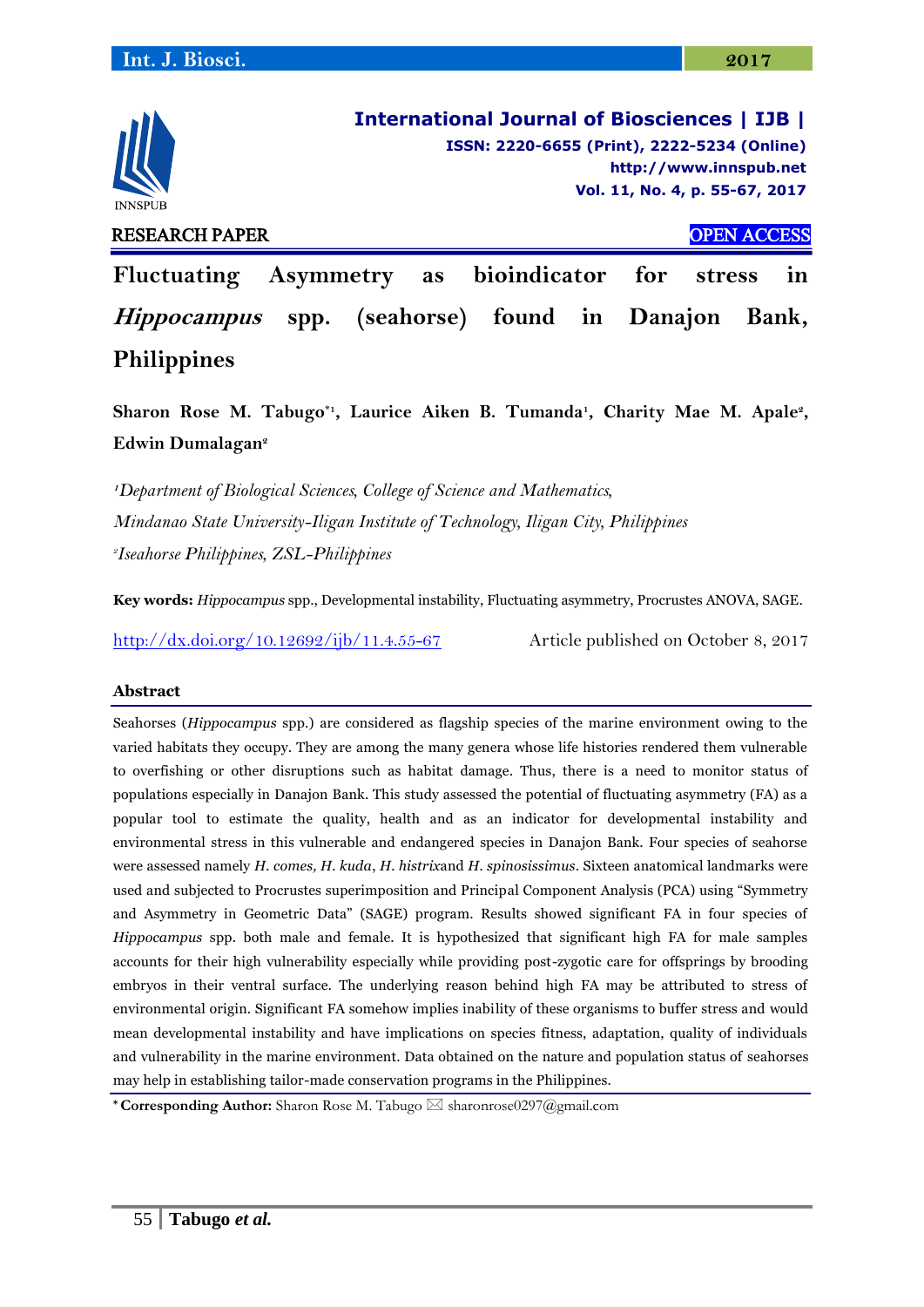### **Introduction**

Seahorses are not only charismatic creatures but also vulnerable species. Nowadays, seahorse populations had been confronted with threats due to habitat destruction and overexploitation because of its importance to aquarium trading, curios and traditional Chinese medicine (TCM). With much concern is that in the Pacific, Danajon bank (double barrier reef) spanning 97 miles along the islands of Cebu, Bohol, mainland Leyte and Southern Leyte, is the only well-documented seahorse sanctuary in the Philippines and was considered as an area where marine animals thought to have first evolved. It is considered as a home of over 200 threatened species including species of *Hippocampus* (seahorse) (Pichon, 1977; White and Cruz-Trinidad, 1998; Armada *et al*., 2009). To date, Danajonbank, experienced very high fishing pressure and habitat disturbance. Accordingly, across Danajon Bank, coral reefs and resources known for their economic and cultural value, are in decline due to human activities (such as land-based sources of pollution and sedimentation, overfishing) and climate change (Diaz *et al*., 2012). Along this line, monitoring seahorses is vital hence, the importance of this study. Protecting the seahorses would mean protecting diverse habitats including all marine life (Foster and Vincent, 2004) because they are often found on varied habitats which include seagrass beds, mangroves, coral reefs, sponge gardens and estuaries thus, considered as flagship species of various ecosystems (Loh *et al*., 2014; Foster and Vincent, 2004).

For biomonitoring, the use of fluctuating asymmetry (FA) as a predictor for stress related changes have been promoted for conservation purposes. This is line with the thought that in bilateral symmetrical individuals, small random deviations from the perfect symmetry are commonly known as Fluctuating Asymmetry (FA) and it may sometimes occur. It offered an estimate of developmental "noise" (Waddington, 1942) that has been used as a measure of developmental stability (DS) and to assess the influence of environmental and genetic stress on development (Palmer and Strobeck, 1986).

to buffer environmental and genetic perturbations experienced during its ontogeny (Waddington, 1942; Zakharov, 1989; Clarke, 1993). FA is considered as a reliable factor for measuring developmental instability (DI), because it reflects both genetic and environmental stresses and this has been an important theory in evolutionary biology for decades (Parsons, 1990; Ryazanova and Polygalov, 2013). FA is crucial because it reflects a population's state of adaptation and coadaptation. To add up, it is said to increase under both environmental and genetic stress (Graham *et al.*, 2010). Thus, there is a direct relationship between FA and DI. The conditions that are identified to increase FA consist of such environmental factors as temperature, nutrients, and light, as well as such genetic factors as mutation, hybridization, and inbreeding that contribute to developmental alteration (Ho´dar, 2002). A number of cases have shown a correlation between FA and several fitness components or genetic characteristics, in particular, mating success and individual level of heterozygosity (Carchini *et al*., 2000). In this respect, the ubiquity of symmetry led to the utilization of FA over all other measures of developmental instability. FA could also provide major advantage over other indicators of stress because FA is easy to measure and cost-effective (Clarke, 1993; Tataro and Tabugo, 2015). Deviations from perfect symmetry may be measured as variances of linear dimensions, shape variation involving landmarks, or as continuous symmetry measures (Graham *et al.,* 2010; Carpentero and Tabugo, 2014). An underlying hypothesis of FA analysis is that the development of the two sides of a bilaterally symmetrical organism is often influenced by identical genes and thus, non-directional differences between the sides must be environmental in origin and reflect accidents occurring during development (Valen 1962; Palmer 1994; Gangestad and Thornhill, 1999). Thus, FA analysis was considered in this study as an efficient tool in determining developmental instability. An assumption is that a stressful environment would result in higher FA levels than those observed in optimum environments (Parsons, 1961, 1962, 1990, 1992; Van Valen, 1962; Palmer and Strobeck, 1986; Velickovic, 2004; Leong *et al.,* 2013).

Developmental stability refers to an organism's ability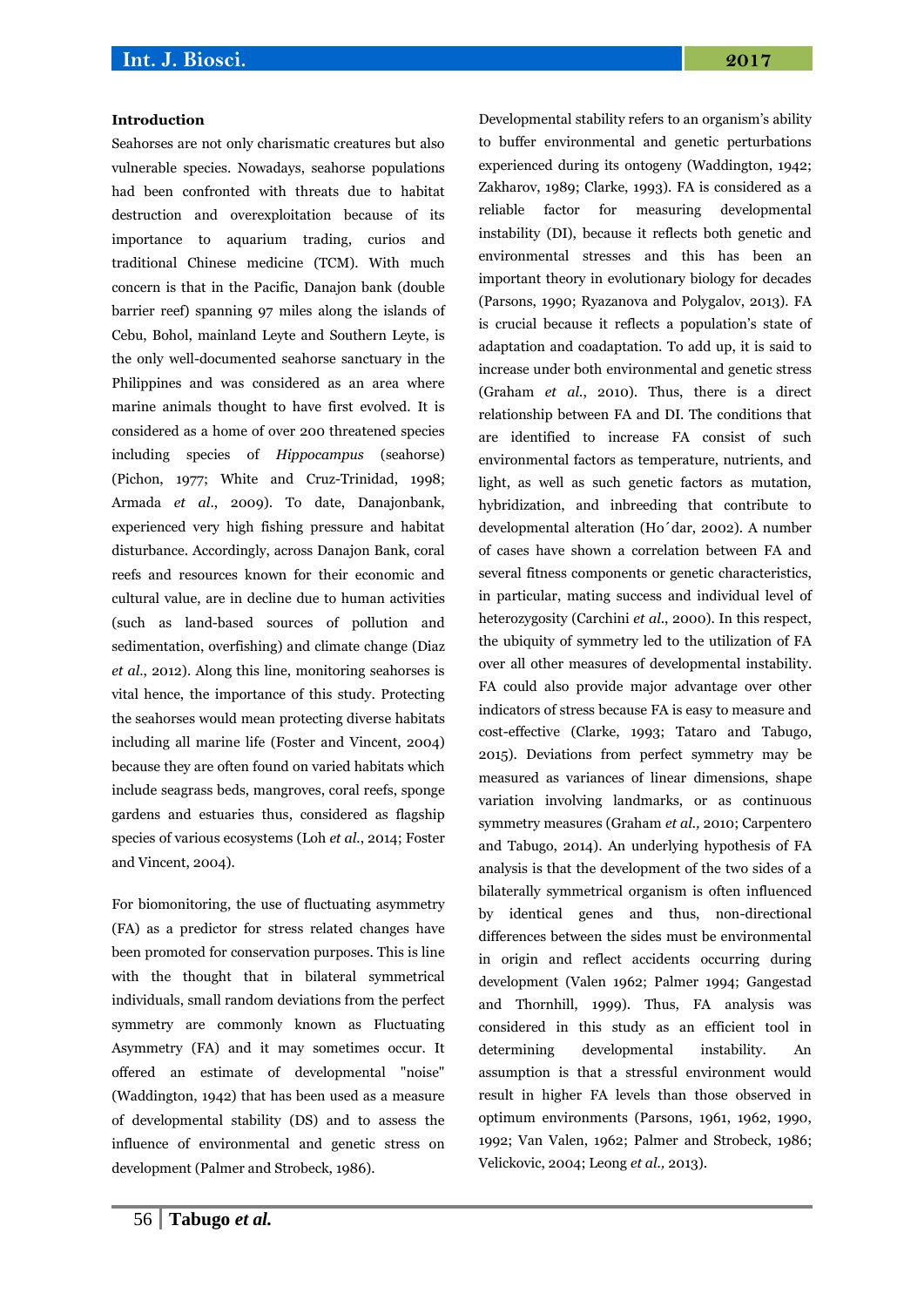Meanwhile, stressors of interest in Danajon bank, include pollutants, changes in natural environmental parameters such as temperature, humidity, density, and shifts in resource use induced by global warming, habitat defragmentation and habitat loss, which often leads to detrimental consequences or loss of inhabitant organisms (Whiteman and Loganathan, 2001). In this regard, determining an easily measured bioindicator of stress would be of great importance in order to address conservation status of seahorses. Herewith, the main objective of this study is to determine fluctuating asymmetry (FA) of *Hippocampus* spp. in Danajon bank. FA is utilized as a potential indicator of DI and stress in populations of seahorses, which are considered vulnerable and endangered species in the Philippines.

Thereby, FA as a conservation tool has been raised, in line with its potential to predict future stressmediated changes in fitness. There is growing evidence from various researches that FA, can act as a universal measure of developmental stability (DS) and predictor of stress-mediated changes in fitness (Graham *et. al*., 2010). This study will provide knowledge and information on the variation and nature of species in view of the assumption that FA has costs and reflects the quality of individuals. Information obtained may also aide in the development of tailor-fit conservation programs.

#### **Materials and methods**

*Study area, specimen collection, identification and image processing*

The study area was in Danajon bank, a double barrier, in the Pacific, spanning 97 miles along the islands of Cebu, Bohol, mainland Leyte and Southern Leyte (Fig. 1).



**Fig. 1.** Study site: Map of Danajon bank, a double barrier reef.

This is the only well-documented seahorse sanctuary in the Philippines and was considered as an area where marine animals thought to have first evolved. Danajon Bank located off northern Bohol Island, is the only double barrier reef in the Philippines and is 1 of only 3 such sites in the Indo-Pacific. This double barrier reef consists of 3 large reefs and spread across almost 130 kms. Based on dive surveys and local information from fisher folks, four species of seahorse

out of seven that thrive in the Philippines are found in Danajon (Pichon, 1977; White and Cruz-Trinidad, 1998; Armada *et al*., 2009). *Hippocampus* spp. adult seahorse specimens were in courtesy of iseahorse, phils., ZSL. Specimens were bycatch samples of fishermen in the area. Identification of samples was done through illustrated keys, Guide to the identification of Seahorses (Lourie *et al*., 2004) and consultation of experts.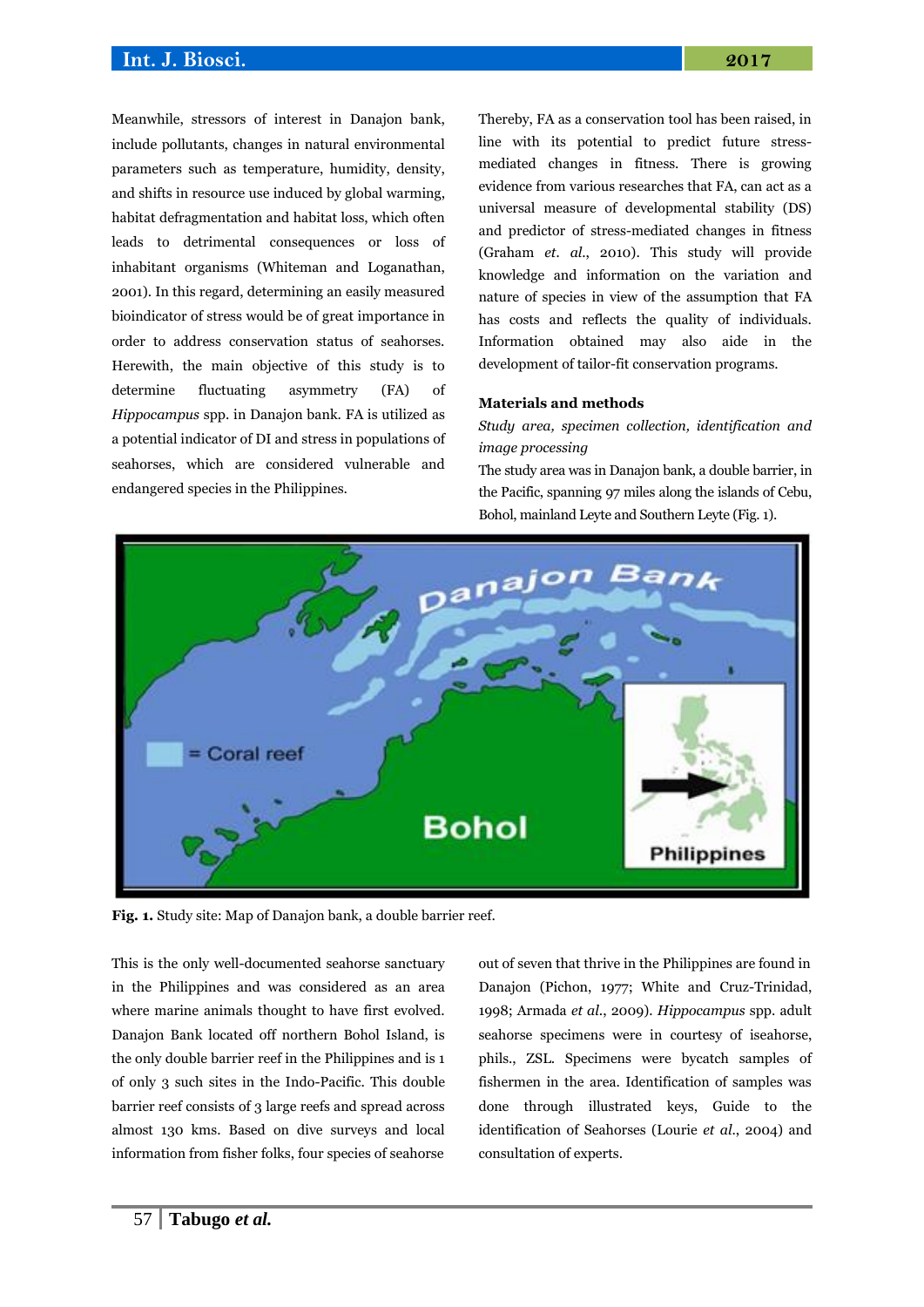Microhabitats associated with species of seahorses were noted based on iseahorse underwater surveys (through SCUBA diving) undertaken in the area. Photographs were taken for all the samples then processed for image analysis. Digital images of the left and right lateral sides of the adult seahorses were taken using standard procedure and landmarked assignment was done using tpsDig2 software. Landmarking per specimen was done in triplicates in order to quantify and minimize measurement error. Sixteen anatomical landmarks in the lateral sides of seahorses were used. Descriptions of identified landmarks are presented in Table 1 and Fig. 2.

# *Fluctuating Asymmetry Analysis (FA) and Principal Component Analysis (PCA)*

Fluctuating Asymmetry (FA), directional asymmetry (DA), and antisymmetry (AS) are three types of deviations from perfect bilateral symmetry. FA measures the variance in left-right differences and corresponds to a random variation, thus, can be used to measure developmental instability, whereas DA and AS are considered to be inappropriate as descriptors of developmental stability because both are developmentally controlled and are probably adaptive as asymmetries.

FA levels were assessed using the "Symmetry and Asymmetry in Geometric Data" (SAGE) program, version 1.0 (Marquez, 2006). The software analyzed the x and y coordinates of the landmarks per individual, using a configuration protocol for both left and right lateral sides of *Hippocampus* spp. (seahorses). Procrustes superimposition analysis was performed (Fig. 3) with the original and mirrored configurations of the right and left lateral sides simultaneously. The least squares Procrustes consensus set of landmark configurations and their relabelled mirror images is a perfectly symmetrical shape, while FA is the deviation from perfect bilateral symmetry (Klingenberg *et al.,* 1998; Marquez, 2006). The squared average of Procrustes distances for all specimens is the individual contribution to the FA component of variation within a sample. To detect the components of variances and deviations, a Procrustes Analysis of Variance (ANOVA) was used.

*Sides* (DA), *individual x sides* (FA), and their respective error were included as effects. The ANOVA used most frequently for fluctuating asymmetry is a two-way, mixed-model ANOVA with replication. The main fixed effect *sides* (*S*) has two levels (left and right). The block effect *individuals* (*I*) is a random sample of individuals from a population. The *sides by individuals interaction* (*S x I*) is a mixed effect. Finally, an error term (*m*) represents measurement error (replications within sides by individuals). The effect called *sides* is the variation between the two sides; it is a measure of directional asymmetry. The effect called *individuals* is the variation among individual genotypes; the individuals mean square is a measure of total phenotypic variation and it is random. Meanwhile, the *individual x sides* interaction is the failure of the effect of individuals to be the same from side to side. It is a measure of fluctuating asymmetry and antisymmetry thus, a mixed effect. The error term is the measurement, and is a random effect (Samuels *et al.,* 1991; Palmer and Strobeck, 2003; Graham *et al*., 2010). Moreover, to detect the components of variances and deviations, Principal Component Analysis (PCA) of the covariance matrix associated with the component of FA variation were also performed for the samples to carry out an interpolation based on a thin-plate spline and then visualize shape changes as landmark displacement in the deformation grid (Marquez 2006; Albarran-Lara *et al.,* 2010).

#### **Results and discussion**

Seahorses are classified as vulnerable and endangered species. They are among the many genera that have been vulnerable to overfishing and habitat destruction. The suitability of specific habitat where seahorses thrive is essential for their survival. It should provide all necessary factors to ensure survival and reproduction. The areas surrounding Danajon bank, a home for seahorses are composed of coral reefs, mangroves and seagrass beds, habitats in shallow and relatively well-protected areas. The reef is a source of livelihood and food supplying Cebu, Leyte, Southern Leyte and Bohol.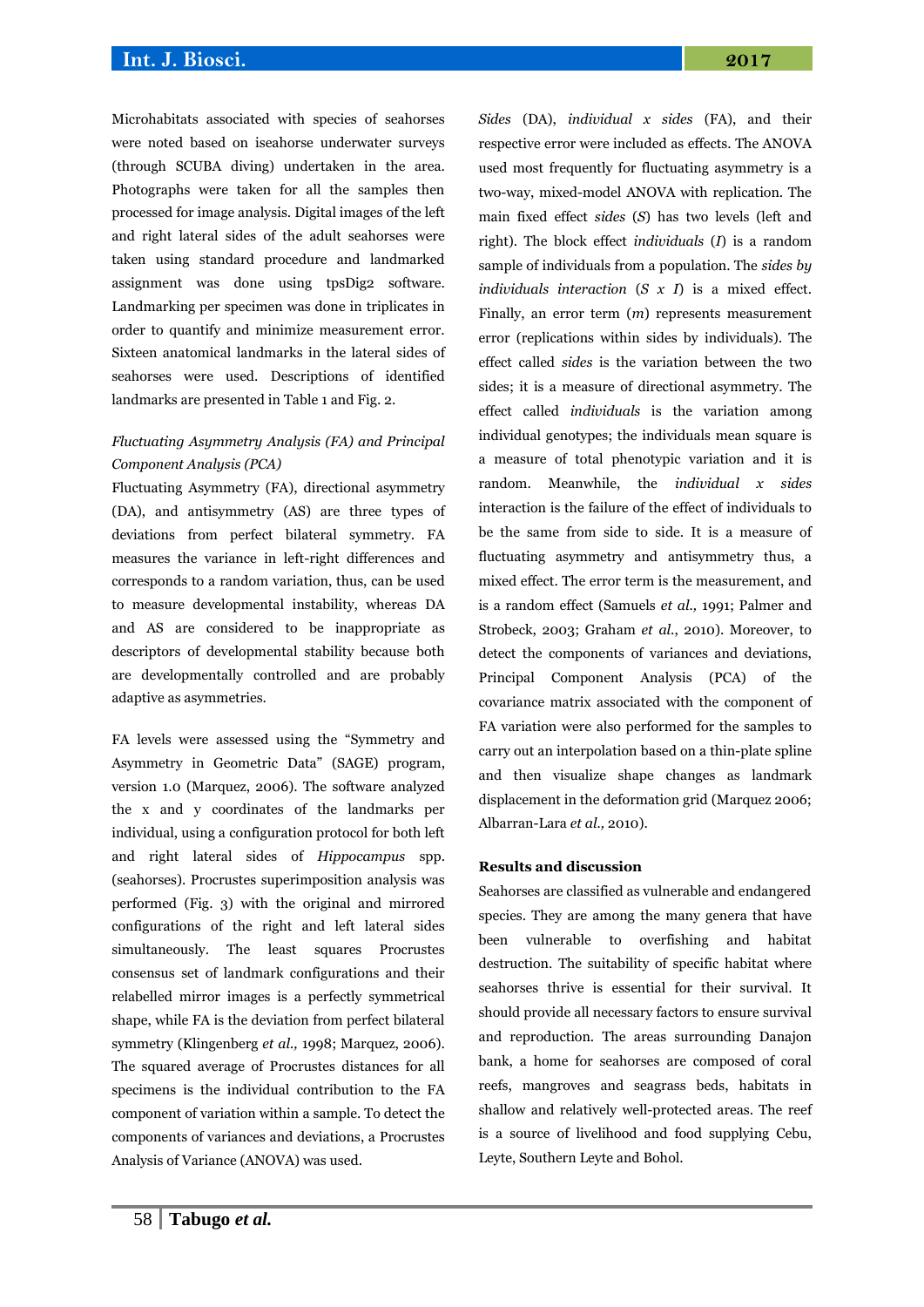| Landmark $#$   | Position of anatomical landmark                                 |  |  |  |  |
|----------------|-----------------------------------------------------------------|--|--|--|--|
| $\mathbf{1}$   | top of coronet                                                  |  |  |  |  |
| $\overline{2}$ | topmost antero-lateral of part of the eye                       |  |  |  |  |
| 3              | junction immediately in front of the eye (bump in front of eye) |  |  |  |  |
| 4              | upper tip of the snout                                          |  |  |  |  |
| 5              | lower tip of the snout                                          |  |  |  |  |
| 6              | base of snout                                                   |  |  |  |  |
| 7              | junction in proximity to the cheek                              |  |  |  |  |
| 8              | base of the operculum                                           |  |  |  |  |
| 9              | eye (lateral proximal end)                                      |  |  |  |  |
| 10             | eye (lateral distal end)                                        |  |  |  |  |
| 11             | dorso-lateral tip of first trunk ring                           |  |  |  |  |
| 12             | dorso-lateral tip of fourth trunk ring                          |  |  |  |  |
| 13             | antero-lateral tip of dorsal fin                                |  |  |  |  |
| 14             | mid-lateral point of dorsal fin                                 |  |  |  |  |
| 15             | postero-lateral tip of dorsal fin                               |  |  |  |  |
| 16             | ventro-lateral tip of second to the last trunk ring             |  |  |  |  |

**Table 1.** Position of the sixteen anatomical landmarks selected on the lateral sides of *Hippocampus* spp.

It provided protection to the islands from typhoons and storms also. The decline of Danajon Bank, was due to illegal fishing and over-fishing which compounded with the use of sodium cyanide. Sedimentation has increased in recent years as land use has intensified, resulting to marginal fishers catching fewer fish every year. Habitat destruction was evident due to overfishing and densely populated coastal islands. This leads to decline of biodiversity (Diaz *et al*., 2012). With such threat, monitoring populations is vital hence, this study. For biomonitoring, the use of fluctuating asymmetry (FA) as a predictor for stress related changes have been promoted for conservation purposes. In this study, this method was adapted to monitor seahorse populations in Danajon bank. FA is directly related to developmental instability (DI), hence, a tool in investigating DI. An underlying hypothesis for FA analysis is that the development of the two sides of a bilateral symmetrical organism is often influenced by identical genes and thus, non-directional differences between the sides must be environmental in origin and reflect accidents occurring during development (Palmer, 1994; Gangestad and Thornhill, 1999). Moreover, in this study FA was used as a tool because of its potential to predict future, stress-mediated changes in fitness (Cairns *et al.*, 1993; Clarke, 1993). Fluctuating asymmetry is largely a population parameter (Van Valen, 1962).

#### *Measurement of FA levels*

FA levels were assessed using the coordinates of the tangential space including the product of the coordinates of the left and right homologous points. The final result is provided in Table 2. A Procrustes two-way, mixed-model ANOVA with replication was used with expected mean squares. The expected mean squares consist of variance components for each effect and the appropriate coefficients. The effect called *sides(S)* is the variation between two sides which is a measure of DA which has two levels (left and right). The effect called *individuals (I)* is the variation among individual which can be interpreted as size/shape variation; the individual mean square is a measure of total phenotypic variation and it is a random sample of individuals from a population. The *individual x sides* interaction *(S x I)* is the failure of the effect of individuals to be the same from side to side; it is a measure of FA and antisymmetry. It is a mixed effect.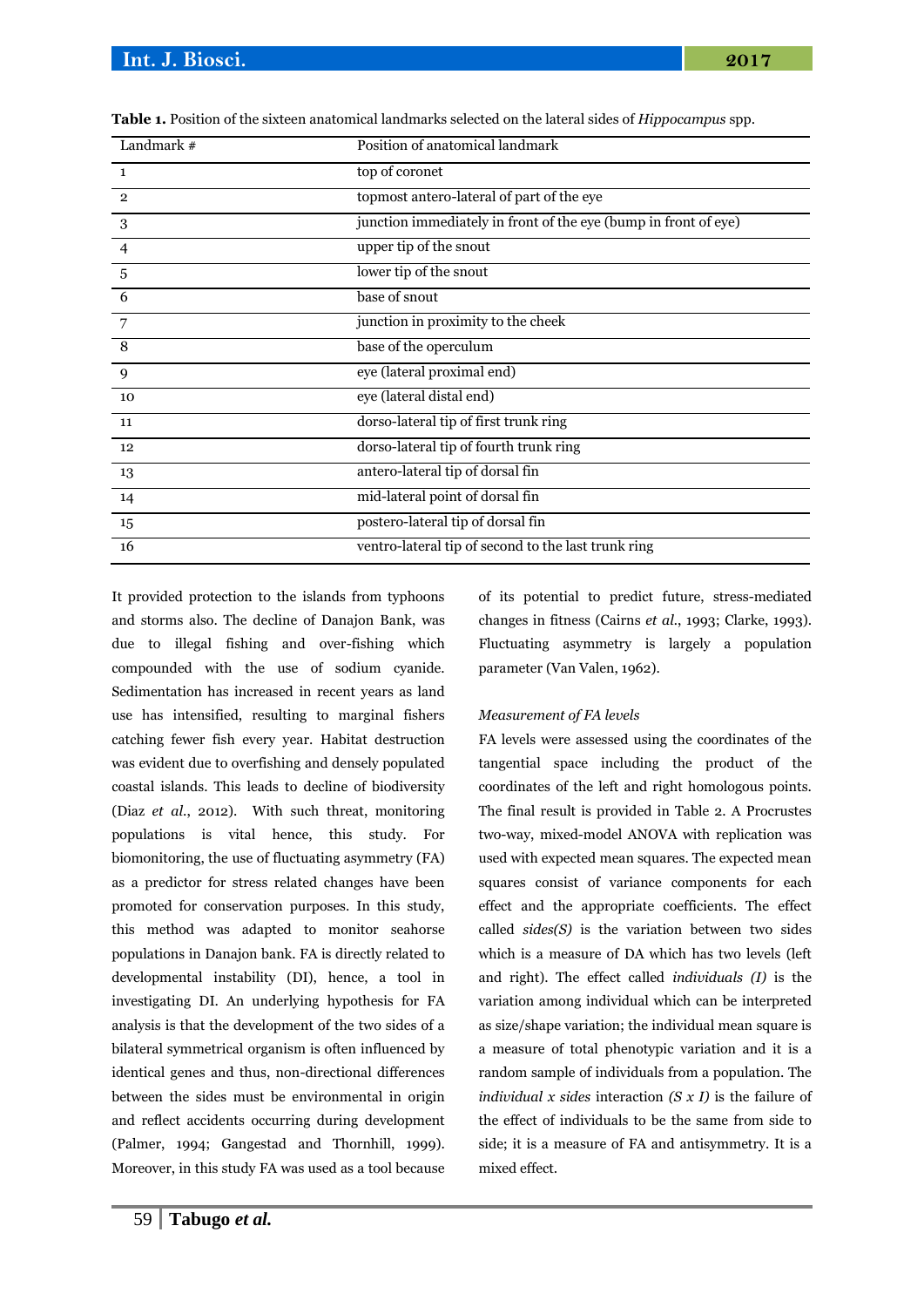| Table 2. Procrustes ANOVA results for the four species of <i>Hippocampus</i> spp. (seahorses) found in Danajon bank. |    |    |    |  |         |
|----------------------------------------------------------------------------------------------------------------------|----|----|----|--|---------|
| Effects                                                                                                              | SS | DF | МS |  | Remarks |

| <b>E</b> ttects          | SS        | DF  | МS<br>F            |                          | Ρ              | Remarks |
|--------------------------|-----------|-----|--------------------|--------------------------|----------------|---------|
| H. comes female          |           |     |                    |                          |                |         |
| Individuals              | 0.772     | 196 | 0.0039386          | 2.2244                   | 1.72E-08       | ******  |
| Sides                    | 0.0049    | 28  | 0.00017533         | 0.099022                 | $\mathbf{1}$   | ns      |
| Individual x sides       | 0.347     | 196 | 0.00117706         | 5.3097                   | $\mathbf 0$    | ******  |
| <b>Measurement Error</b> | 0.2988    | 896 | 3.3346E-04         | $\overline{\phantom{a}}$ | $-$            |         |
| H. comes male            |           |     |                    |                          |                |         |
| Individuals              | 0032278   | 56  | 0.000594           | 1.3743                   | 0.11865        | ns      |
| Sides                    | 0.0060051 | 28  | 0.000214           | 0.49598                  | 0.997706       | ns      |
| Individual x sides       | 0.024215  | 56  | 0.000432           | 32.3687                  | $\mathbf{O}$   | ******  |
| <b>Measurement Error</b> | 0.004489  | 336 | $1.34E-05$         |                          | $\overline{a}$ |         |
| H. kuda female           |           |     |                    |                          |                |         |
| Individuals              | 0.040831  | 28  | 0.001458           | 2.8113                   | 0.003977       | ***     |
| Sides                    | 0.0045605 | 28  | 0.000163           | 0.314                    | 0.99846        | ns      |
| Individual x sides       | 0.014524  | 28  | 0.000519           | 38.5841                  | $\mathbf{o}$   | ******  |
| <b>Measurement Error</b> | 0.003011  | 224 | 1.34E-05           |                          |                |         |
| H. kudamale              |           |     |                    |                          |                |         |
| Individuals              | 0.006895  | 28  | 0.000246           | 0.63307                  | 0.8837         | ns      |
| Sides                    | 0.005728  | 28  | 0.000205           | 0.52588                  | 0.95266        | ns      |
| Individual x sides       | 0.010892  | 28  | 0.000389           | 4.834                    | $5.91E-12$     | ******  |
| <b>Measurement Error</b> | 0.018026  | 224 | 8.05E-05           |                          |                |         |
| H. histrix male          |           |     |                    |                          |                |         |
| Individuals              | 0.004013  | 28  | 0.000143           | 0.73833                  | 0.7864         | ns      |
| Sides                    | 0.008291  | 28  | 0.000296           | 1.5253                   | 0.135          | ns      |
| Individual x sides       | 0.005436  | 28  | 0.000194           | 8.8321                   | $\mathbf 0$    | ******  |
| <b>Measurement Error</b> | 0.004924  | 224 | 2.20E-05           | $-$                      | $-$            |         |
| H. spinosissimus male    |           |     |                    |                          |                |         |
| Individuals              | 0.007517  | 28  | 0.000268           | 1.2101                   | 0.30861        | ns      |
| Sides                    | 0.011646  | 28  | 1.8749<br>0.000416 |                          | 0.051022       | ns      |
| Individual x sides       | 0.006212  | 28  | 0.000222           | 2.41E-09<br>3.9917       |                | ******  |
| <b>Measurement Error</b> | 0.012449  | 224 | 5.56E-05           | $-$                      | $-$            |         |

**\***Note: side = directional asymmetry; individual x sides interaction = fluctuating asymmetry; \*significant, *p*< 0.05, ns – statistically insignificant; significance was tested with 99 permutations, \*\*\*\*\* = highly significant.

The error term *(m)* is the measurement error (replications within *sides by individuals* and it is a random effect (Parés-Casanova and Kucherova, 2013). Only *individual x sides* interaction denotes FA (Samuels *et al*., 1991; Palmer and Strobeck, 2003; Carpentero and Tabugo, 2014).

The mean square of the interaction of *'sides'* and *'individuals x sides'* effects revealed a high value compared to the low value of mean square measurement error which indicates a significant FA for all populations from Danajon bank. F values for "*individuals x sides*" effect indicating fluctuating asymmetry (FA) for all four species were highly significant and not significant for the effect *'sides'*  which denotes directional asymmetry (DA). Highest significant FA was in *H. kuda* females but could be attributed also as size/shape variation among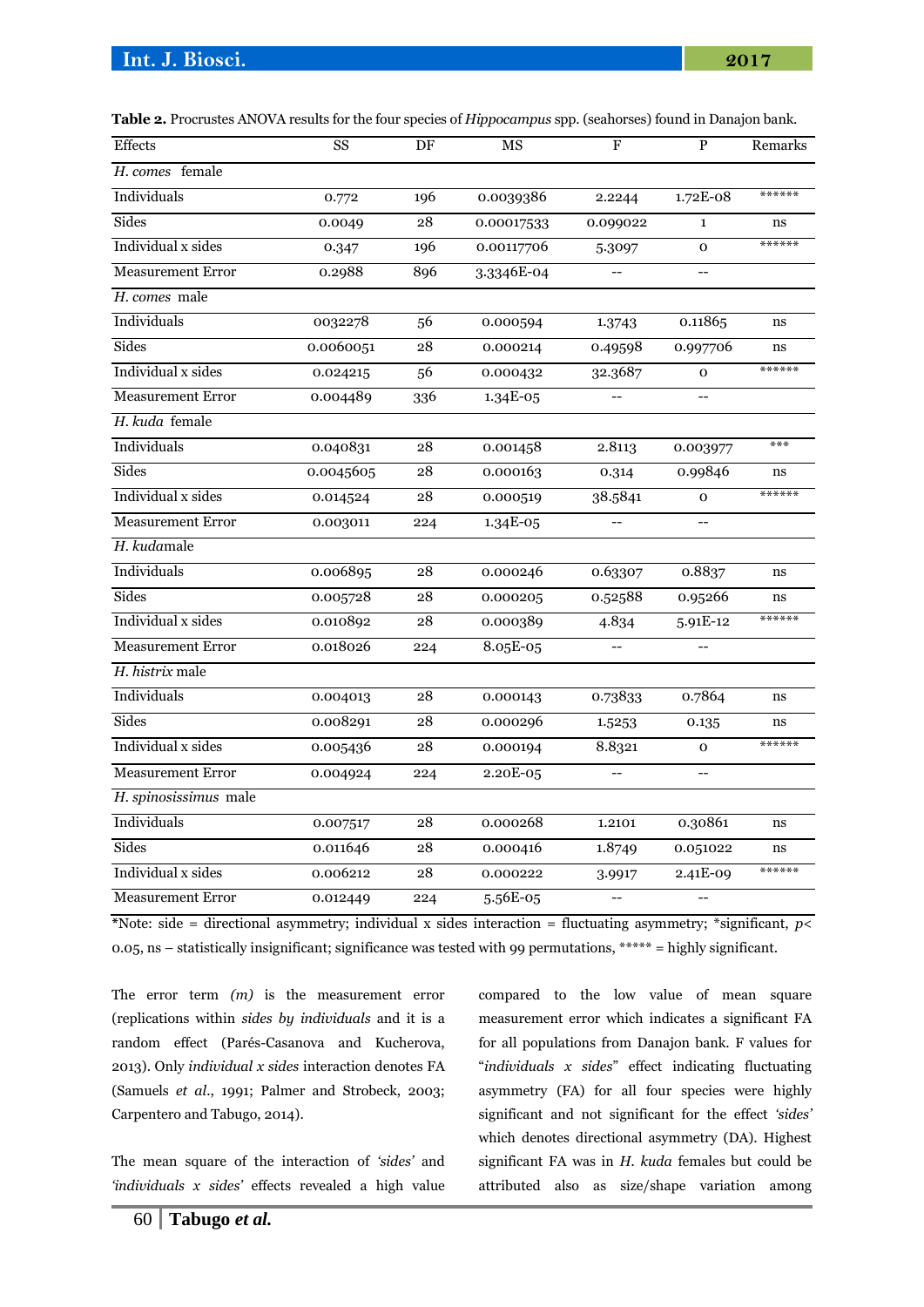individuals aside from environmental origin or pure FA effect since it was found also to be significant for '*individuals'* effect. Male populations showed high FA (*individual x sides*) that could be highly attributed to environmental origin since it showed not significant for both '*individuals*' and '*sides*' effect. Highest significant FA was recorded for *H. comes* males. It is hypothesized that significant high FA for male samples accounts for their high vulnerability especially while providing post-zygotic care for offsprings by brooding embryos in their ventral surface. The underlying reasons behind high FA may be attributed to stress of environmental origin considering that Danajon bank have experienced habitat degradation.

| Table 3. Presence of localized trait fluctuating asymmetry in the populations of Hippocampus spp. |  |  |
|---------------------------------------------------------------------------------------------------|--|--|
|---------------------------------------------------------------------------------------------------|--|--|

| Character                                    |        | H. comes |                | H. kuda | H. histrix | H. spinosissimus |
|----------------------------------------------|--------|----------|----------------|---------|------------|------------------|
|                                              | F      | M        | $\mathbf F$    | М       | M          | М                |
| 1. top of coronet                            | $\ast$ | $***$    | $\ast$         | ***     | ns         | $***$            |
| 2. topmost antero-lateral of part of the eye | $\ast$ | $***$    | **             | $\ast$  | **         | $***$            |
| 3. junction immediately in front of the eye  | $***$  | $***$    | **             | ns      | **         | ***              |
| (bump in front of eye)                       |        |          |                |         |            |                  |
| 4. upper tip of the snout                    | $\ast$ | $***$    | ***            | ns      | ns         | **               |
| 5. lower tip of the snout                    | $\ast$ | ***      | ***            | ns      | **         | $***$            |
| 6. base of snout                             | $\ast$ | $***$    | ns             | ns      | ns         | $***$            |
| 7. junction in proximity to the cheek        | ns     | $\ast$   | $\pmb{\times}$ | $\ast$  | $**$       | ***              |
| 8. base of the operculum                     | $\ast$ | $***$    | ns             | ₩       | $**$       | ns               |
| 9. eye (lateral proximal end)                | $\ast$ | $***$    | ns             | $***$   | $\ast$     | $***$            |
| 10. eye (lateral distal end)                 | ns     | $***$    | **             | **      | $\ast$     | ns               |
| 11. dorso-lateral tip of first trunk ring    | $\ast$ | $***$    | ***            | $\ast$  | $**$       | $***$            |
| 12. dorso-lateral tip of fourth trunk ring   | ₩      | ***      | ***            | $\ast$  | **         | ns               |
| 13. antero-lateral tip of dorsal fin         | $\ast$ | ns       | **             | ns      | $**$       | ***              |
| 14. mid-lateral point of dorsal fin          | $\ast$ | $***$    | **             | ns      | $\ast$     | ***              |
| 15. postero-lateral tip of dorsal fin        | $\ast$ | ***      | **             | $\ast$  | ns         | ns               |
| 16. ventro-lateral tip of second to the last | $\ast$ | $***$    | **             | $\ast$  | ns         | ns               |
| المستخلص والمستحدث                           |        |          |                |         |            |                  |

trunk ring

\*\*\*highly significant, *ns*-not significant; *p*<0.05 is significant.

In the light of the results, significant FA and increase FA present inability of species to buffer stress in its developmental pathways hence, would mean developmental instability and have implications on species fitness adaptation and quality of individuals in the marine environment.

Hypothesis assumes that fluctuating asymmetry has costs, reflects the quality of individuals and the level of genetic and environmental stress experienced by individuals or populations during development (Graham *et al*., 1993).

In this respect, results suggest that populations of *Hippocampus* spp. present in this area have poor developmental homeostasis, thus high developmental instability (DI). Hence, may reflect the quality of individuals.

The possible cause of developmental instability were well studied and it include a range of environmental factors (e.g. nutrients, light, deviant climatic conditions, food deficiency, parasitism, pesticides) and genetic factors (e.g. inbreeding, hybridization, novel mutants).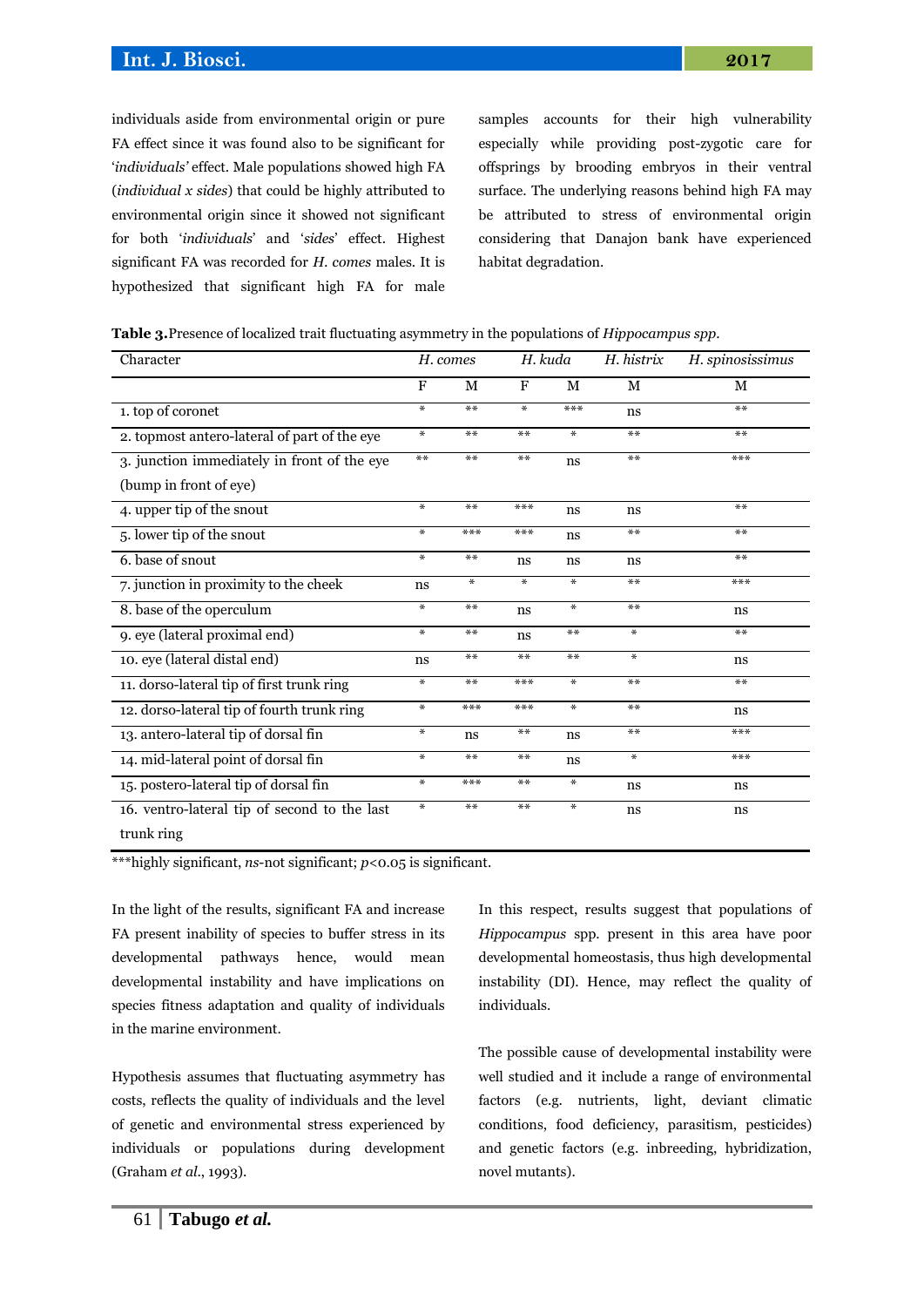Other environmental perturbations include temperature extremes in particular, protein deprivation, audiogenic stress, and exposure to pollutants (Mpho *et al.,* 2000). Hence, the environment plays a very significant role especially in Danajon bank.

In a study by Lin *et al*., 2006, both abiotic and biotic factors are important including the availability of food types. It demonstrated the effect of different food types and temperature on the development and hatching time of *H. kuda*. In addition, generally for fishes, Kwarnemo, 1994 stated in her study that there is an influence of temperature on the relative reproduction rates of males and females as measured based on aquarium experiments, with naturally changing as well as constant temperatures over the entire reproductive season.

Reproductive rates increased with increasing water temperature in both sexes, but more strongly among males. Limitations such as temperature, food, size and availability of nests remain (Clutton-Brock and Parker, 1992). At this point, FA is used as an indicator of individual quality and as a bioindicator tool for environmental monitoring and conservation biology (Tomkins and Kotiaho, 2001).



**Fig. 2.**Location of the 16 landmarks on the lateral sides of *Hippocampus* spp.

The individual's failure to buffer the stress leads to deviation in its relative symmetry. In this respect, it is perceived that there is a direct relationship between FA and developmental instability (Graham *et al.,* 2010). Here, a high significant FA would mean developmentally unstable populations and indicative of vulnerability of seahorses in the marine environment in Danajon bank. Noteworthy, is that FA is pertinent because it reflects a population's state of adaptation, coadaptation, fitness and reflects individual quality.

It increases under both environmental and genetic stress (Waddington, 1942; *Graham et al*., 1993). Based on the results, this will pose a challenge especially on implementation of conservation measures.

#### *Localized Trait Fluctuating Asymmetry*

Accordingly, based on the sixteen bilateral traits examined separately, the results identified that all four species of *Hippocampus* exhibited FA in localized traits respectively (Table 3).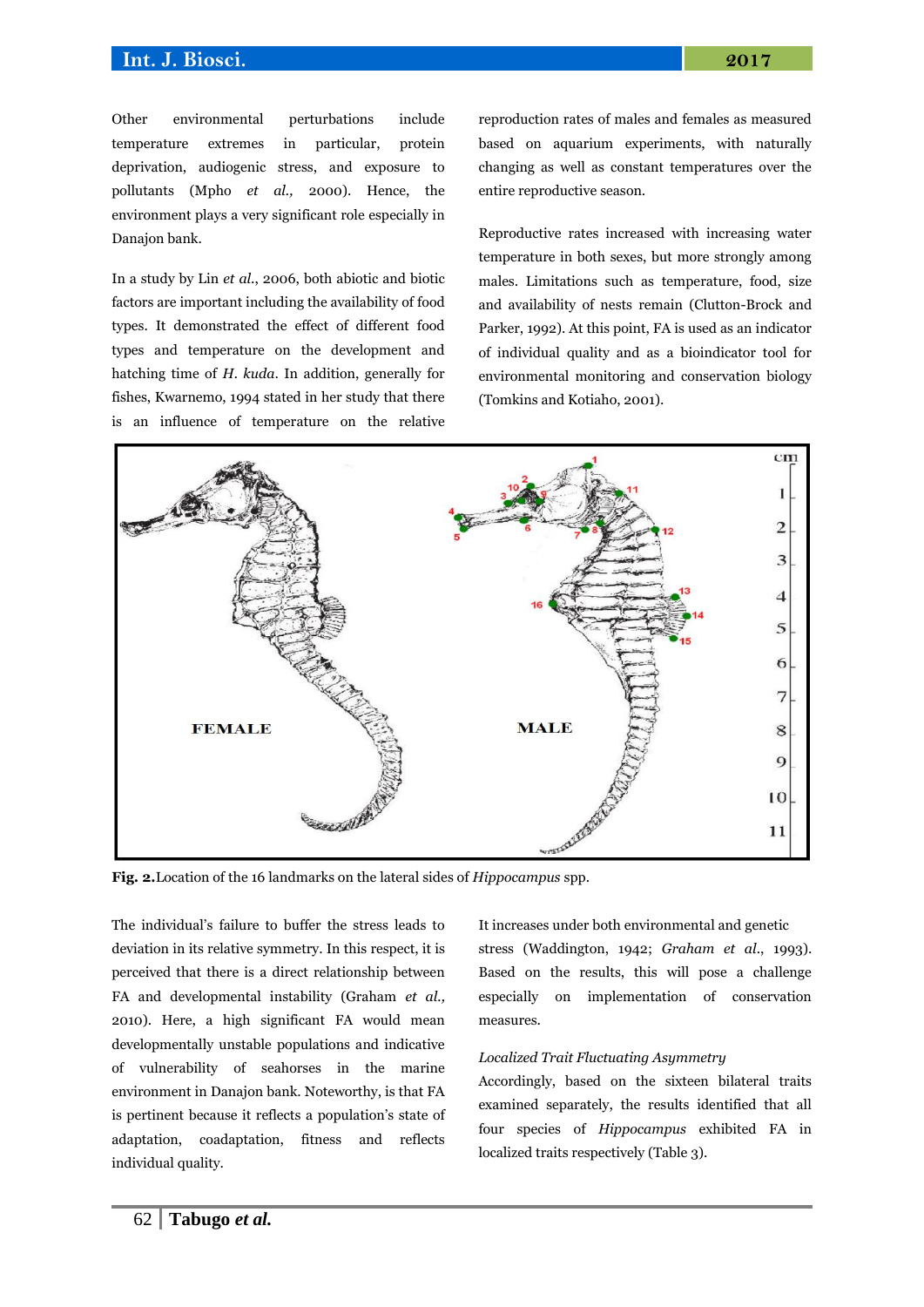Generally, for localized trait fluctuating asymmetry it was evident on the topmost antero-lateral of part of the eye and the dorso-lateral tip of first trunk ring. Apparently, for *H. comes* it was evident on the lower tip of the snout, dorso-lateral tip of fourth trunk ring and postero-lateral tip of dorsal fin. For *H. kuda,* it was observed on the top of coronet, eye (lateral distal end), dorso-lateral tip of first trunk ring and dorsolateral tip of fourth trunk ring.

Meanwhile, for *H. histrix* variations were on the topmost antero-lateral of part of the eye, junction

immediately in front of the eye (bump in front of eye), junction in proximity to the cheek, base of the operculum, dorso-lateral tip of first trunk ring, dorsolateral tip of fourth trunk ring, and antero-lateral tip of dorsal fin.

Moreover for *H. spinosissimus* variations were on the junction immediately in front of the eye (bump in front of eye), junction in proximity to the cheek, antero-lateral tip of dorsal fin and mid-lateral point of dorsal fin.



**Fig. 3.**Procrustes fitted image of *Hippocampus* spp. done by SAGE software.

#### *Principal Component Analysis*

In addition, PCA from Procrustes analysis may serve as a reliable tool in visualization of variations in landmarks (Galbo and Tabugo, 2014). It was used to determine the covariance shape change for each principal component and to see the general direction and magnitude of the fluctuation for each landmark.

The red dots in Fig.4 represent the morphological landmarks used in the study while the blue arrows indicate the direction as well as the magnitude of the fluctuation for PC 1 only that shows majority of the percentage of variation. Herewith, the degree of variation as reflected by the magnitude of fluctuation for each landmark was evident on *H. comes* and *H. kuda* species that also exhibited high significant FA. The significant FA and variation may imply the effect of environmental origin. Both species mostly inhabit shallow waters less than 10m. Where, *H. comes* occupy coral reefs, sponge gardens, and sargassum while, *H. kuda* occupy coastal bays, lagoons, seagrass, floating seaweed, sandy sediments and rocky littoral zones.

However, rare recorded sighting of *H. comes* was found on maximum depth of 20m and *H. kuda*was found on maximum depth of 55m. Coastal areas and shallow areas are more vulnerable to anthropogenic disturbances.

In Danajon bank, habitat destruction was evident due to overfishing and densely populated coastal islands.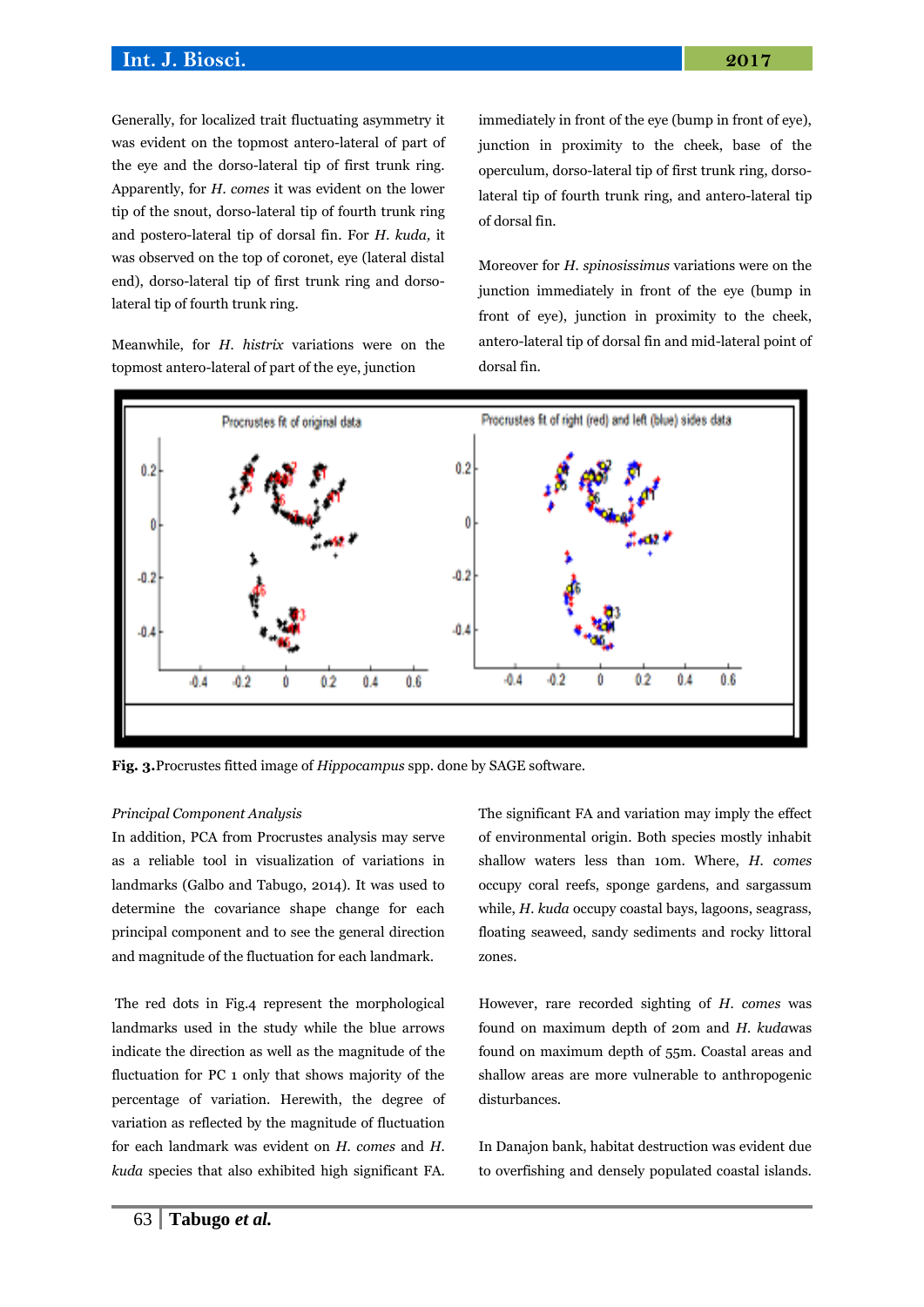

**Fig. 4.**PCA implied deformation for *individual x side* interaction of fluctuating asymmetry of *Hippocampus spp.*

## **Conclusion**

This study takes precedence because it highly demonstrated the potential of FA as a tool for biomonitoring and its efficacy in measuring developmental instability (DI) in populations of *Hippocampus* spp. in Danajon bank. In this respect, FA was used as an indicator of individual quality and adaptation thereby, also demonstrating the potential for FA as a bioindicator of stress and developmental instability in populations of seahorses. Results yield significant FA for all populations of four species of seahorses from Danajon bank. Male populations showed high FA (individual  $\times$  sides) effect that could be highly attributed to environmental origin since it showed not significant for both 'individuals' and 'sides' effect. It is hypothesized that significant high FA for male samples accounts for their high

habitat degradation. Significant FA and increase FA present inability of species to buffer stress in its

ventral surface.

developmental pathways hence, would mean developmental instability and have implications on species fitness adaptation, quality of individuals and indicative of vulnerability of seahorses in the marine environment especially in Danajon bank. Based on the results, this will pose an immense challenge, especially on implementation of conservation measures on populations of seahorses in Danajon bank.

vulnerability especially while providing post-zygotic care for offsprings by brooding embryos in their

The underlying reasons behind high FA may be attributed to stress of environmental origin considering that Danajon bank have experienced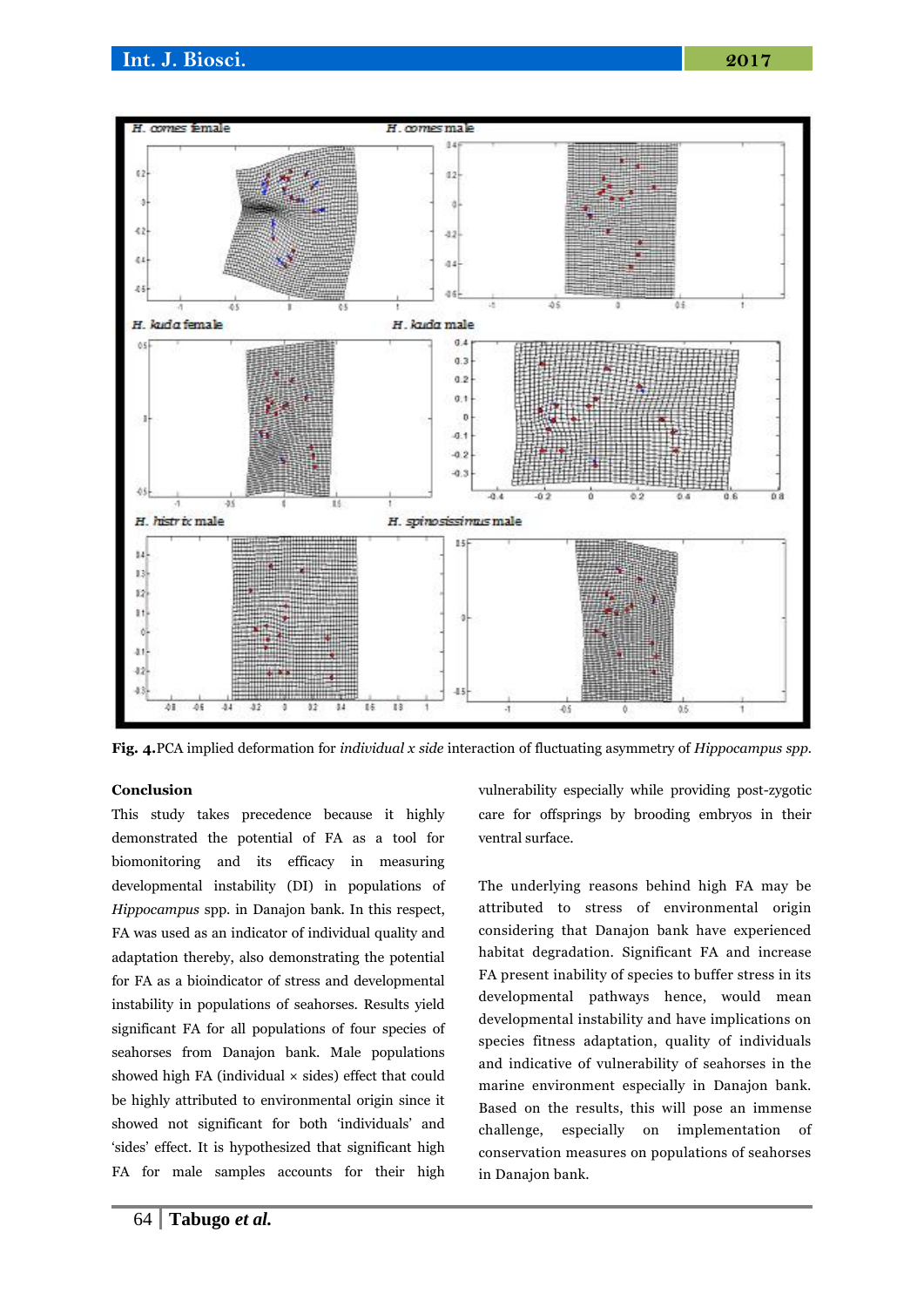#### **Acknowledgment**

The researchers would like to express their heartfelt gratitude to their families and friends who become a considerable source of inspiration and determination and to DOST and ZSL.

### **References**

**Albarrán-Lara AL, Mendoza-Cuenca L, Valencia-Avalos S, González-Rodríguez A, Oyama K.** 2010. Leaf fluctuating asymmetry increases with hybridization and introgression between *Quercus magnoliifolia* and *Quercus resinosa*  (Fagaceae) through an altitudinal gradient in Mexico. International Journal of Plant Sciences**171**, 310-322. <https://doi.org/10.1086/650317>

**Armada N, White AT, Christie P.** 2009. Managing Fisheries Resources in Danajon Bank, Bohol, Philippines: An Ecosystem-Based Approach. Coastal Management **37**, 308-330.

<http://dx.doi.org/10.1080/08920750902851609>

**Clarke GM.** 1993. Fluctuating asymmetry of invertebrate populations as a biological indicator of environmental quality. Environmental Pollution **82**, 207–211.

[https://doi.org/10.1016/0269-7491\(93\)90119-9](https://doi.org/10.1016/0269-7491(93)90119-9)

**Cairns J, Mc Cornick PV, Niederlehner BR.**  1993. A proposed framework for developingindicators of ecosystem health.Hydrobiologia**263,** 1-44. <https://doi.org/10.1007/BF00006084>

**Carchini G, Chiarotti F, Di Domenico M, Paganotti G.** 2000. Fluctuating asymmetry, size and mating success in males of Ischnuraelegans (Vander Linden)(Odonata: Coenagrionidae). Animal Behaviour**59**, 177-182. <https://doi.org/10.1006/anbe.1999.1286>

**Carpentero ER, Tabugo SRM.** 2014 Determining Developmental Instability via Fluctuating Asymmetry in the shell shape of *Arcticaislá indica* Linn. 1767 (ocean quahog). European Journal of Zoological Research **3,** 1-7.

**Clutton-Brock TH, Parker GA**. 1992.Potential reproductive rates and the operation of sexual selection. The Quarterly Review of Biology **67**, 437-456. <https://doi.org/10.1086/417793>

**Diaz R, Apistar D, Porpetcho W, Delizo D, Gatus R, Martinez R, Amolo R.** 2012. Danajon Bank Double Barrier Reef. Coastal Conservation and Education Foundation, Inc. (CCEF),1-5.

**Foster SJ, Vincent ACJ.** 2004. Life History and Ecology of seahorses: implications for conservation and management. Journal of Fish Biology **65**,1-61.

**Galbo KR, Tabugo SRM.** 2014**.** Fluctuating asymmetry in the wings of *Culex quinquefasciatus* (Say) (Diptera: Culicidae) from selected barangays in Iligan City, Philippines. AACL Bioflux**7**, 357-364.

**Gangestad SW, Thornhill R.** 1999. Individual differences in developmental precision and fluctuating asymmetry: a model and its implications. Journal of Evolutionary Biology **12**, 402–416. <https://doi.org/10.1046/j.1420-9101.1999.00039.x>

**Graham JH, Raz S, Hagit H, Nevo E.** 2010**.** Fluctuating Asymmetry: Methods, Theory and Applications. Symmetry **2**, 466-495. <https://doi.org/10.3390/sym2020466>

**Graham JH, Freeman DC, Emlen JM.** 1993**.** Developmental stability: A sensitive indicator of populations under stress. In: Landis, WG; Hughes, JS; Lewis MA (Eds.). Environmental Toxicology and Risk Assessment, ASTM STP, Philadelphia, PA: American Society for Testing Materials, 1179.

**Ho´dar J.** 2002. Leaf fluctuating asymmetry of Holm oak in response to drought under contrasting climatic conditions. Journal of Arid Environments **52**, 233–243.

<https://doi.org/10.1006/jare.2002.0989>

**Klingenberg CP, McIntyre GS, Zaklan SD.**  1998.Left-right asymmetry of fly wings and the evolution of body axes. Proceedings of the Royal Society of London B Biological Sciences **265,** 1255– 1259.

<https://doi.org/10.1098/rspb.1998.0427>

**Kotiaho JS, Tomkins JL.** 2001. The discrimination of alternative male morphologies. Behavioral Ecology **12**, 553-557.

<https://doi.org/10.1093/beheco/12.5.553>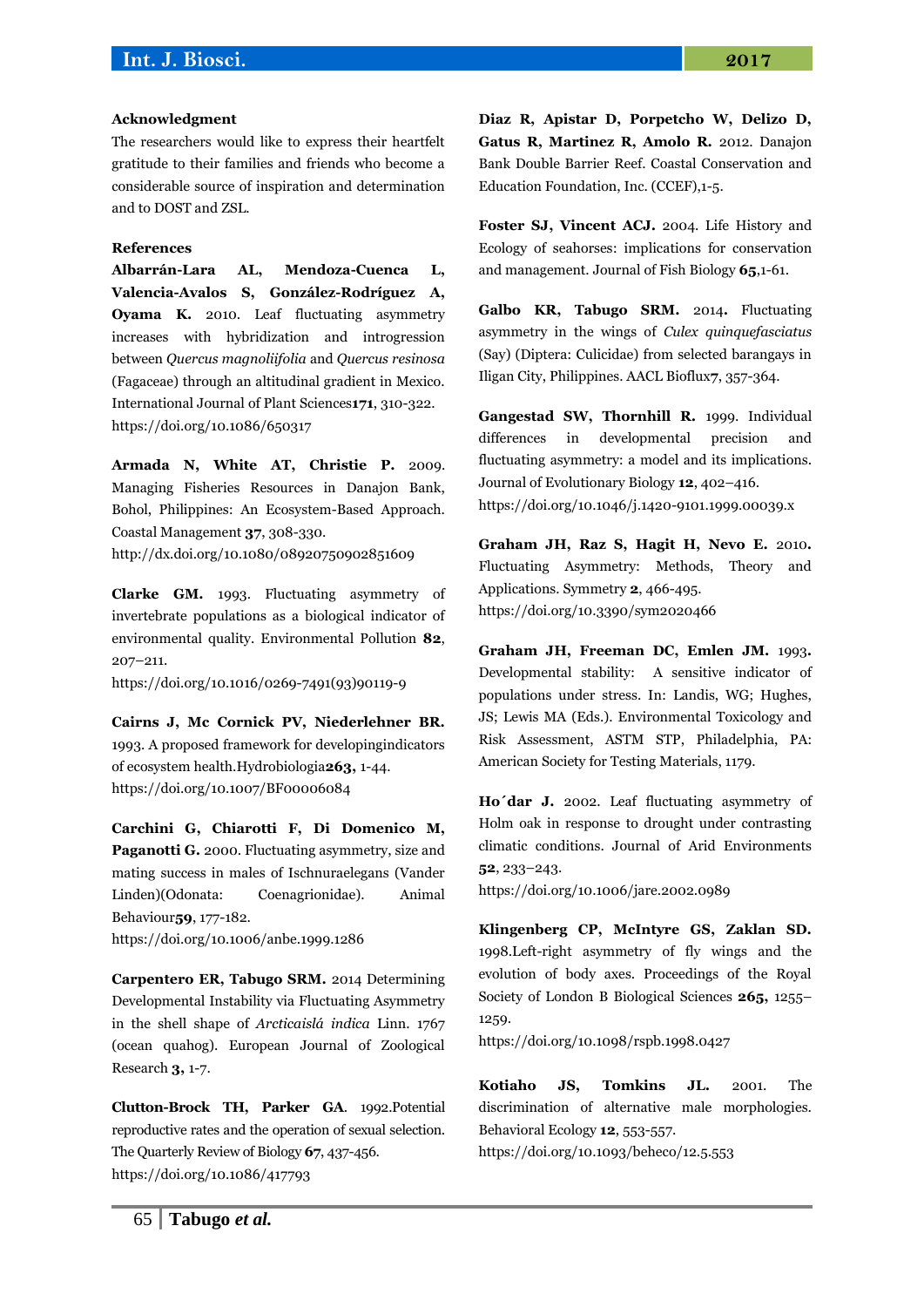**Kvarnemo C.** 1994. Temperature Differentially Affects Male and Female Reproductive Rates in the Sandy Goby: Consequences for Operational Sex Ratio. Proceedings of the Royal Society London B Biological Sciences **256**,151-156.

<https://doi.org/10.1098/rspb.1994.006>

**Leong R, de la Seña CA, Torres MAJ, Demayo CG.** 2013. Describing morphological and enzyme polymorphism in the Ribbed Venus Clam *Gafrarium tumidum* from five marine coastal locations in Mindanao, Philippines. AACL Bioflux**6**, 1-13.

**Lin Q, Lu J, Gao Y, Shen L, Cai J, Luo J.** 2006. The effect of temperature on gonad, embryonic development and survival rate of juvenile seahorses, *Hippocampus kuda* Bleeker. Aquaculture, **254**, 701- 713.

<https://doi.org/10.1016/j.aquaculture.2005.11.005>

**Loh TL, Knapp C, Foster SJ.** 2014. Iseahorse Saving seahorses together Trends Tool Kit. Ver. 1.1. Vancouver, Canada: The University of British Columbia, 6.

**Lourie SA, Foster SJ, Cooper EW, Vincent AC**. 2004. A guide to the identification of seahorses. Washington DC,USA: Project Seahorse and TRAFFIC North America, 114.

**Marquez E.**2006. Sage: symmetry and asymmetry in geometric data. Ver 1.04. Michigan, USA: University of Michigan Museum of Zoology,2-7.

**Mpho M, Holloway GJ, Callaghan A**. 2000. The effect of larval density on life history and wing asymmetry in the mosquito *Culex pipiens.* Bulletin of Entomological Research **90**, 279-283.

Palmer AR, Strobeck C. 2003. Fluctuating asymmetry analyses revisited. In: Polak M, Ed. Developmental Instability: causes and consequences. New York, USA: University Press, 279-280.

Palmer AC, Strobeck C. 1986. Fluctuating asymmetry - measurement, analysis, patterns. Annual Review of Ecology and Systematics **17**, 391-421. <https://doi.org/10.1146/annurev.es.17.110186.002135> **Palmer RA.** 1994. Fluctuating asymmetry analysis: a primer. In: Markow TA (Ed.) Developmental Instability: Its Origins and Evolutionary Implications. London: Kluwer Academic, 335-364.

[https://doi.org/10.1007/978-94-011-0830-0\\_2](https://doi.org/10.1007/978-94-011-0830-0_2)

**Parés Casanova PM, Kucherova I.** 2013. Horn antisymmetry in a local goat population. International Journal of Research in Agriculture and Food Sciences (IJAFR) **1**,12-17.

**Parsons PA.**1992. Fluctuating asymmetry: a biological monitor of environmental and genomic stress. Heredity **68**, 361–364. <https://doi.org/10.1038/hdy.1992.5>

Parsons PA.1990. Fluctuating asymmetry: an epigenetic measure of stress. Biological Reviews **65**,131–145.

<https://doi.org/10.1111/j.1469-185X.1990.tb0118>

**Parsons PA.** 1962. Maternal age and developmental variability. Journal Experimental Biology **39**,251– 260.

Parsons PA. 1961. Fly size, emergence time and sternopleural chaeta number in Drosophila. Heredity **16**, 455–47. <https://doi.org/10.1038/hdy.1961.5>

**Pichon M.** 1977. Physiography, morphology and ecology of the double barrier reef of north Bohol (Philippines).In Proceedings of the Third International Coral Reef Symposium, Miami, USA, 261–267.

**Ryazanova G, Polygalov A.** 2013. Fluctuating asymmetry of wing venation in damselflies *Ischnura elegans* (V.d. Lind.)(Odonata, Coenagrionidae) and prospects of its use as a biological indicator of ecological quality of fresh-water reservoirs. Moscow University Biological Sciences Bulletin **68**, 195-199. <https://doi.org/10.3103/S009639251304008>

**Samuels ML, Casellsa G, McCabe GP**. 1991 Interpreting blocks and random factors: rejoiner. Journals of the American Statistical Association **86**, 798-808.